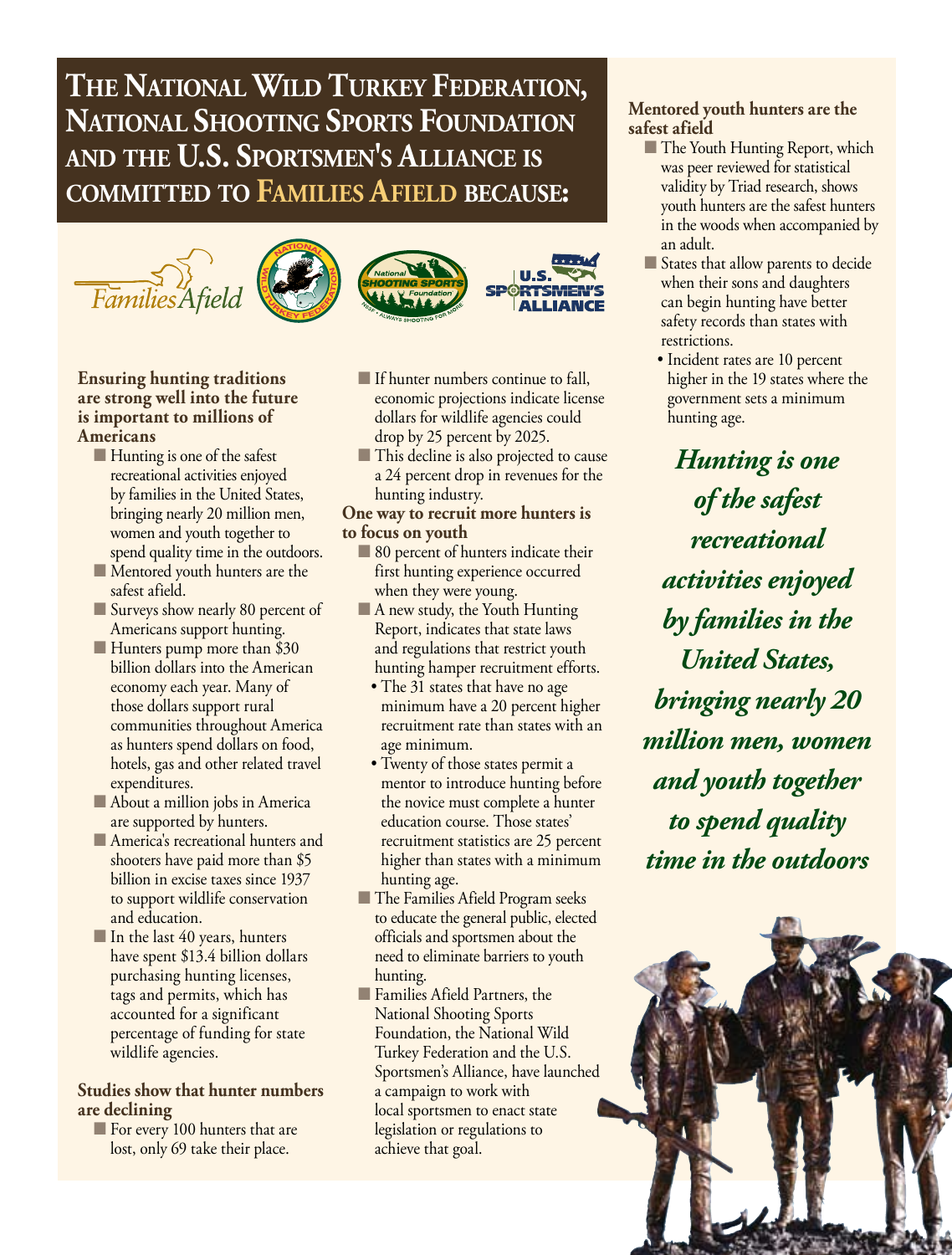

# Tips to eliminate barriers to youth hunting

- **n** Families Afield legislation seeks to remove the barriers that prevent hunters from passing on hunting traditions by allowing parents to decide when their sons and daughters are ready to begin hunting.
- $\blacksquare$  Permitting parents to decide when youth are ready to hunt is a new concept in states with age minimums, so it is natural that legislators, state wildlife agencies, hunter education volunteers and sportsmen would be cautious in their approach.

#### **Remember, More Restrictions = Fewer Hunters**

 $\Box$  Because restrictions ultimately are barriers to new hunters, anything added to the model legislation should be absolutely necessary and factually based.

Here are examples of restrictions that are unnecessary and decrease the effectiveness of sharing our heritage with new hunters:

**Reducing age minimums** – While reducing the hunting age may seem like a step in the right direction, it ignores the fact that parents are better able to determine when their sons and daughters are ready to hunt.

- $\blacksquare$  Mentored youth hunters are the safest hunters afield. And recruitment numbers will increase much more when the government trusts parents.
- In addition, a minimum age in a Families Afield bill will very likely become a negative focal point of the entire effort.
	- Instead of persuading key parties that letting parents

make the decision will result in more safe hunters, we'll be justifying whether a ten-yearold is capable of hunting safely. That is why age should not be a part of a Families Afield issue.

**Restricting access to big game** – We suggest that parents decide when youth can hunt big and small game. In the past, hunters were introduced to hunting beginning with small game (rabbits, squirrels). However, the majority of today's sportsmen are big game hunters and small game hunting is on the decline. From a safety standpoint, there is no reason to prevent young people from experiencing all types of hunting. And from a recruiting standpoint, there are many more potential mentors in the ranks of big game hunters.

**Limiting the amount of time a new hunter can be an apprentice** – Our goal is to create new hunters and thus, we recommend not limiting apprentice periods. Limited mentoring periods may prevent new hunters from true learning and from adopting a hunting lifestyle because of a lack of positive experiences. If the mentor is primarily a turkey hunter, then the apprentice will likely get to hunt only turkeys, and then perhaps for only a day or two. Bad weather and a host of other factors could ruin a one-time hunting experience. A one-time experience is not mentoring; it is exposure. Studies have shown effective mentoring does not occur from a single experience.

**Requiring one gun between the mentor and apprentice** – This decision also should be left to parents. For younger apprentice hunters, the mentor may indeed decide to keep a tighter leash. For older apprentices, or those who have had some experience, the mentor may decide to carry a gun also. The important point is that parents should be the ones to make that decision. Remember, we want to encourage hunters to mentor. For those with limited time to hunt, making them give up their hunting opportunity may severely decrease the ranks of mentors.